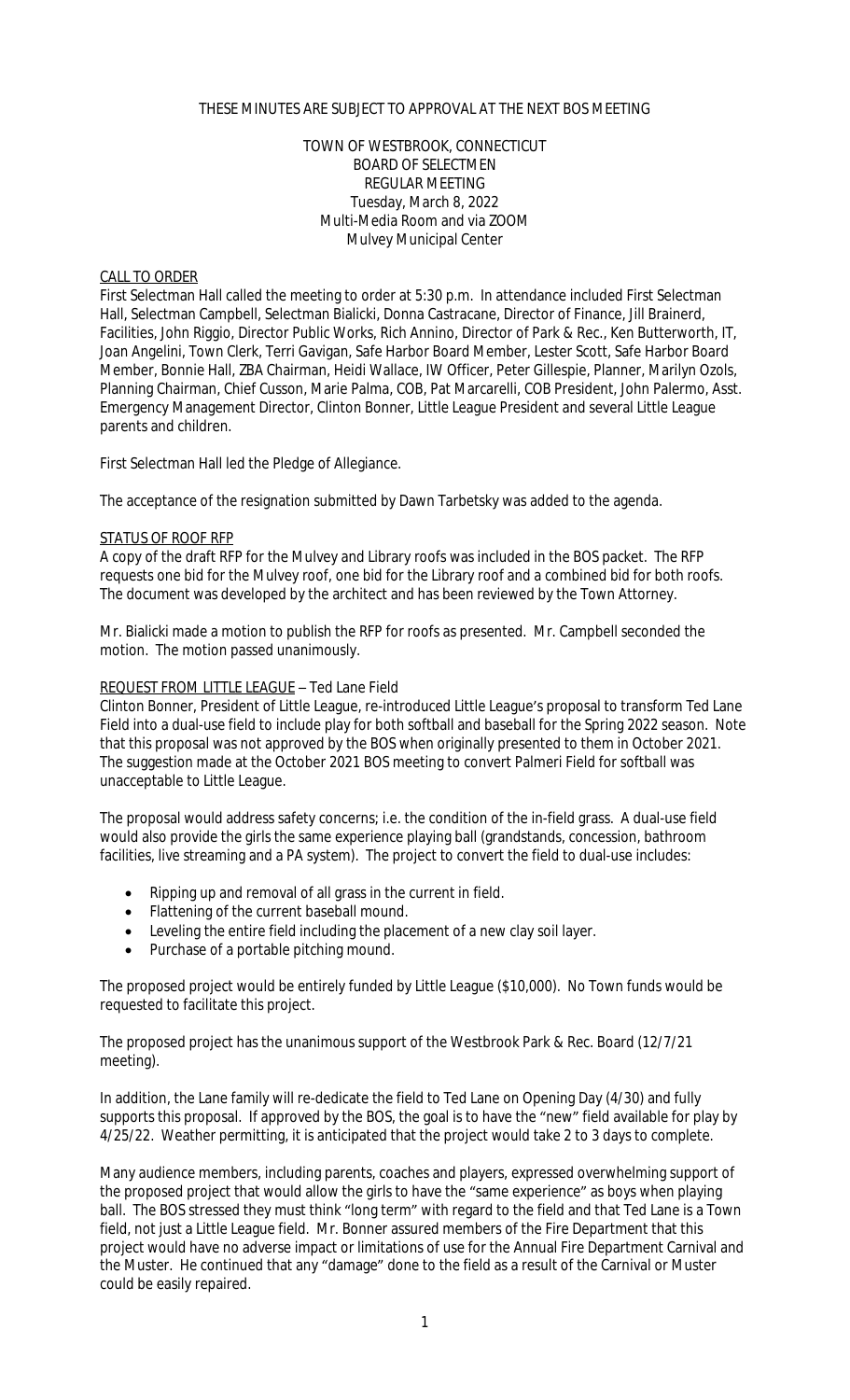Mr. Riggio, Director of Public Works, reported that the Town's experience is that past Little League parents have "altered, updated, improved" the field and as their children "aged out" of Little League, those initiatives were not maintained. Mr. Bonner responded that the Little League Board has expanded to up to 10 members, some of which have younger children in the program. The Little League Board's goal is long term success of the programs.

The possibility of a Memorandum of Understanding (MOU) between the Town and Little League and a Bond (in the event that the Little League's initiative was not successful and the Town had to restore the field to grass) was briefly discussed.

After a robust discussion, the following motion was made:

Mr. Hall made a motion to accept the proposal developed by Little League as presented to convert the Ted Lane field into a clay in-field. Mr. Bialicki seconded the motion. The motion passed unanimously.

Mr. Campbell offered to meet with the softball coach to discuss the potential availability of softball fields at the Middle School and High School.

The BOS thanked audience members for their participation in this evening's meeting.

# REQUEST FROM RESIDENT – Dog Park

First Selectman Hall reported that he received an email from a resident requesting that Ted Lane Field be utilized as a dog park. Note that Mr. Faiella, Director of Health, reported that a ball field is not an appropriate location for a dog park as potentially children could come in contact with feces, and unsanitary conditions.

The BOS did not support the use of Ted Lane Field as a dog park but will pursue alternate locations; i.e. the entrance to the athletic fields off of McVeagh Road. Mr. Riggio, Director of Public Works, has developed a rough estimate (\$20,000) for the installation of a fence and parking area.

The Town's interest in establishing a dog park will be publicized to solicit additional input from residents. This item will be discussed further at a future BOS meeting. The BOS discussed the possibility of establishing a Committee to pursue a dog park.

# TOBY HILL RESOLUTION – Open Space and Watershed Land Acquisition

Ms. Wallace, IW Officer, reported that due to the change in leadership in the Town of Westbrook, the Open Space and Watershed Land Acquisition Resolution must be updated to facilitate the Toby Hill VIII Land Acquisition. The original Resolution was signed by Mr. Bishop. A copy of the Resolution was included in the Board packet.

Mr. Campbell made a motion authorizing First Selectman Hall to sign the Toby Hill VIII Property Acquisition Resolution. Mr. Bialicki seconded the motion. The motion passed unanimously.

## APPOINT GRANT WRITER – Small Cities Grant Application

The Town received 3 responses to the RFP for a Small Cities Grant Writer to facilitate a grant application on behalf of Safe Harbor. Mr. Hall and Ms. Angelini opened the bids last week.

Safe Harbor Board members reviewed the bids and recommend that the BOS award the contract to Housing Development Team, LLC. As previously discussed, the \$3,000 fee for writing the grant will be shared by the Town and Safe Harbor. The bid document from Housing Development Team, LLC notes that if the Town is not awarded the Grant, the fee will be "forgiven".

Mr. Bialicki made a motion to award the Small Cities Grant Writer contract to Housing Development Team, LLC as recommended. Mr. Campbell seconded the motion. The motion passed unanimously.

## ACCEPT SIDEWALK GRANT

Mr. Gillespie, Planner provided an update on the Community Connectivity Grant for the YMCA Pedestrian Accessibility Sidewalk Project (Essex Rd. and Spencer Plains Rd., 1250 linear feet, mostly on Essex Road). The amount of the Grant is \$197,578.00 and the Town will provide already budgeted funds for design, engineering and state permitting.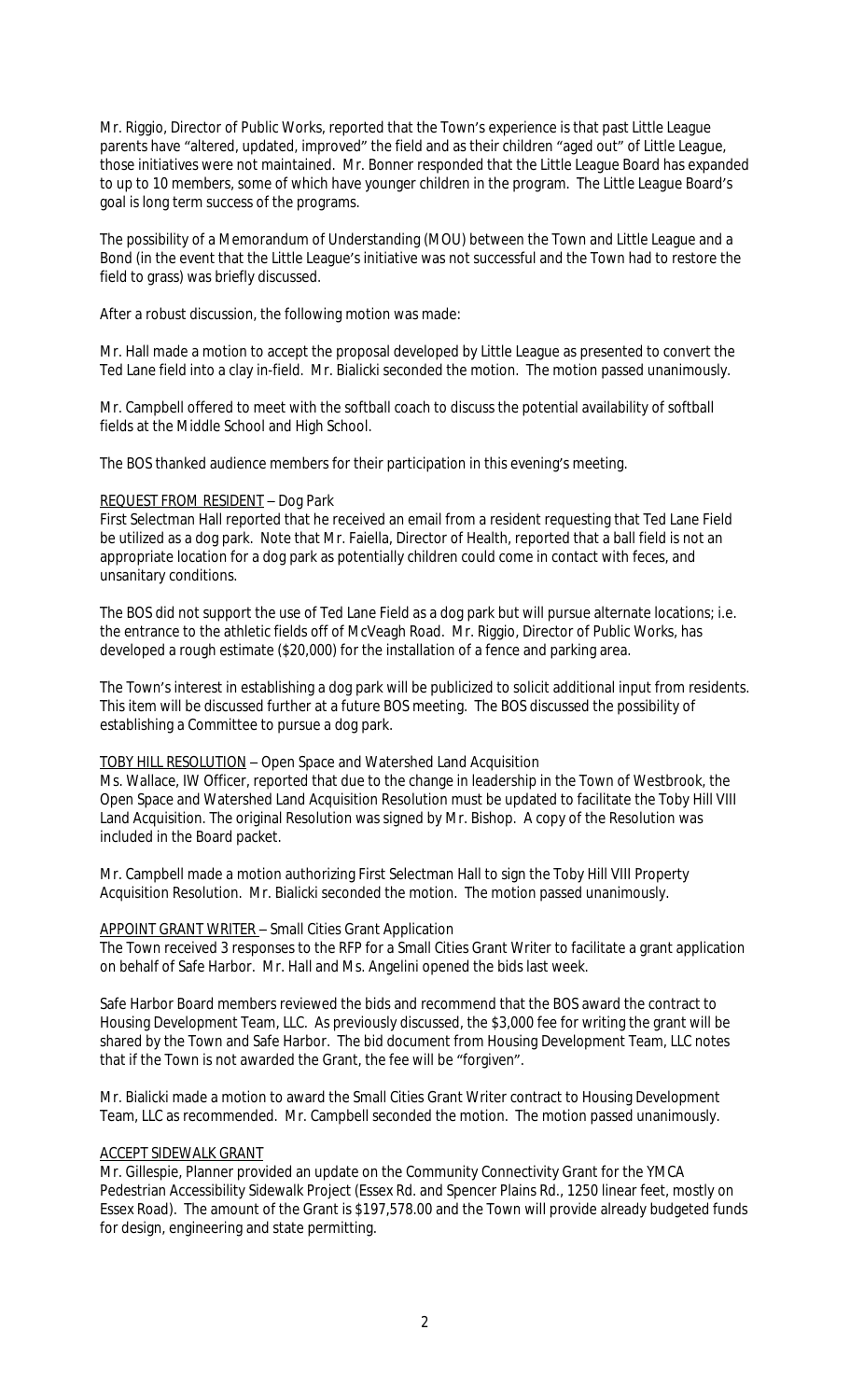Mr. Campbell made a motion to accept the Community Connectivity Grant in the amount of \$197,578.00 and further moved to forward the request to the BOF and Town Meeting for further action. Mr. Bialicki seconded the motion. The motion passed unanimously.

# BUDGET VOTE – Referendum or Town Meeting

Ms. Castracane reported that several years ago, the Town moved to vote on the Budget via a Town Meeting. Due to the Pandemic, in 2020, the BOF was the only entity to vote on the Budget and in 2021, the Town voted on the Budget via a Referendum. Note that turn-out is similar at a Referendum and Town Meeting (approximately 100 voters). If the BOS determines that a Referendum is an appropriate format to vote on this year's Budget, the Citizen's Guide to the Budget, which many residents find beneficial, cannot be published. If the Budget is voted on via a Town Meeting, the Guide may be published.

Mr. Bialicki made a motion to vote on the 2022/23 Budget via a Town Meeting. Mr. Campbell seconded the motion. The motion passed unanimously.

APPOINTMENTS/REAPPOINTMENTS/RESIGNATIONS First Reading – Meri Wick – EDC First Reading – John Giannini – Westbrook Housing Authority

Mr. Campbell made a motion to appoint Sam Lyman to the Town Center Revitalization Committee. Mr. Bialicki seconded the motion. The motion passed unanimously.

Mr. Campbell made a motion to accept the resignation from John Rie, Conservation Commission. Mr. Bialicki seconded the motion. The motion passed unanimously.

Mr. Bialicki made a motion to accept the resignation from Lee McNamar, WPCA. Mr. Campbell seconded the motion. The motion passed unanimously.

Mr. Bialicki made a motion to accept the resignation from Carrie Campi, Emergency Management Director. Mr. Campbell seconded the motion. The motion passed unanimously.

Mr. Campbell made a motion to accept the resignation from Dawn Tarbetsky, Asst. Town Clerk. Mr. Bialicki seconded the motion. The motion passed unanimously.

## APPROVAL OF MINUTES

Mr. Campbell made a motion to approve the BOS meeting minutes, as presented, from the 2/1/22, 2/2/222, 2/3/22, 2/7/22, 2/8/22, 2/14/22, 2/15/22, 2/16/22 meetings. Mr. Bialicki seconded the motion. The motion passed unanimously.

Note that Ms. Bratz, Tax Collector was in attendance at the 2/8/22 BOS meeting.

## FIRST SELECTMAN'S REPORT

Mr. Hall reported that the Land Use Tech. has submitted her letter of resignation.

The Assistant Town Clerk position has been advertised.

## EXECUTIVE SESSION – Personnel Matters

Mr. Campbell made a motion to go into Executive Session at 7:16 p.m. to interview the AP Clerk candidate and the IT Specialist candidate. Mr. Bialicki seconded the motion. Invited into the Executive Session: Donna Castracane, Suzanne Helchowski. The motion passed unanimously.

Ms. Lucille Houde entered the Executive Session at 7:17 p.m. and exited at 7:25 p.m.

Mr. Chris Morgan and Mr. Ken Butterworth entered the Executive Session at 7:26 p.m.

Regular Session resumed at 7:34 p.m.

Mr. Campbell made a motion to appoint Lucille Houde as the Town of Westbrook Accounts Payable Clerk. Employment will commence on Monday, March 28, 2022 and the salary will be \$18.10 per hour, 15 hours per week. Mr. Bialicki seconded the motion. The motion passed unanimously.